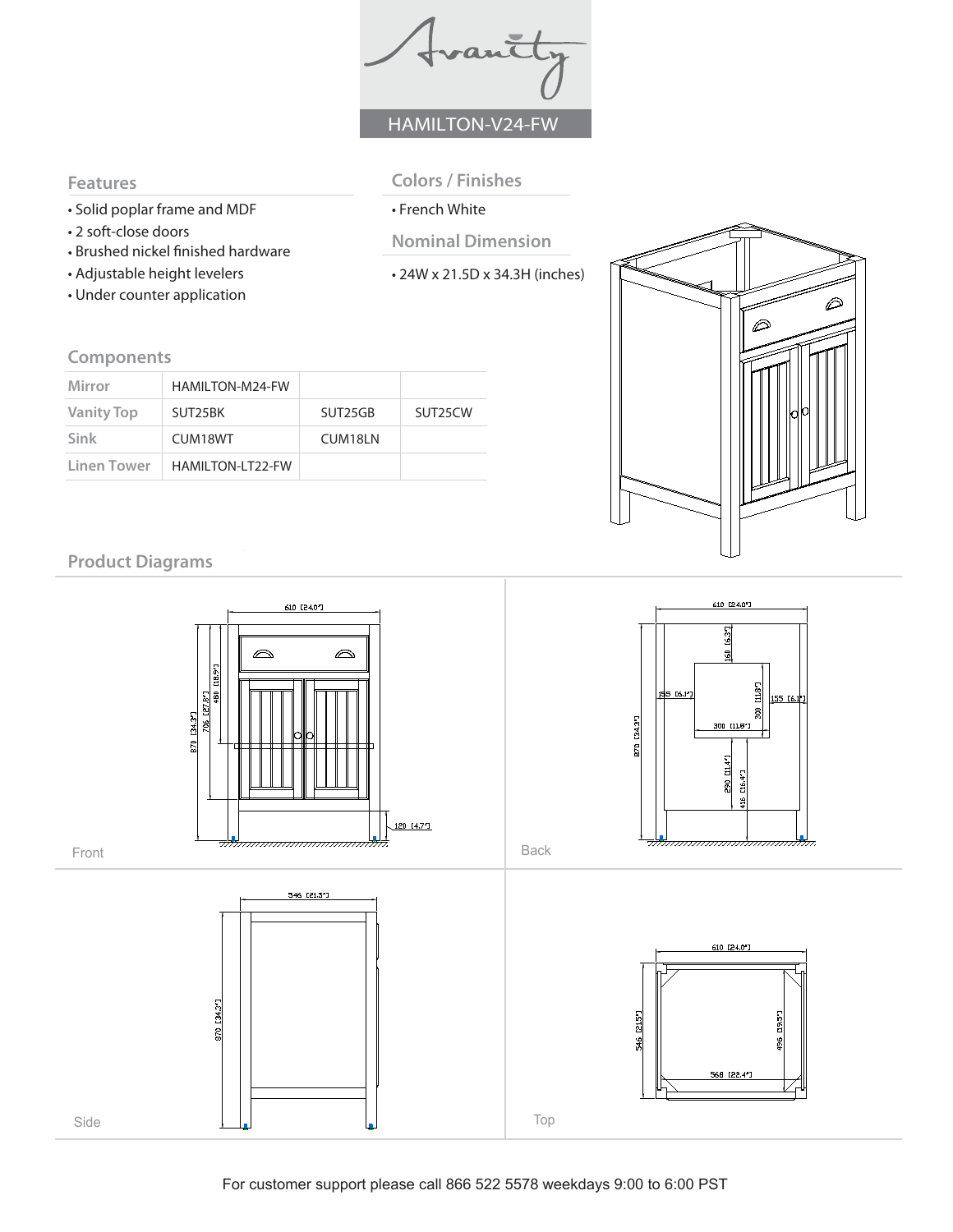Trantty SUT25BK / SUT25CW / SUT25GB

#### **Features**

#### **Colors / Finishes**

- BK Natural black granite
- CW Natural Carrera White marble
- GB Natural Galala Beige marble
- Top cutout for single undermount sink
- Top pre-drilled for 8" widespread faucet
- 4" backsplash included

**Nominal Dimension** 

- 25W x 22D x 1H inches
- 635 x 560 x 25 mm

#### **Components**

| BK - Black<br>CW - Carrera White |  |
|----------------------------------|--|
|                                  |  |
| GB - Galala Beige                |  |
|                                  |  |
|                                  |  |
|                                  |  |
|                                  |  |
|                                  |  |
|                                  |  |
|                                  |  |
|                                  |  |
|                                  |  |
|                                  |  |
|                                  |  |
|                                  |  |
|                                  |  |

| Sink   | CUM18WT         | CUM18LN         |             |  |
|--------|-----------------|-----------------|-------------|--|
| Vanity | LOFT-V24-DW     | MERLOT-V24-ES   | NAPA-V24-DC |  |
|        | TROPICA-V24-AB  | TROPICA-V24-AW  |             |  |
|        | WESTWOOD-V24-EB | WESTWOOD-V24-WW |             |  |

### **Product Diagrams**



Top



Side